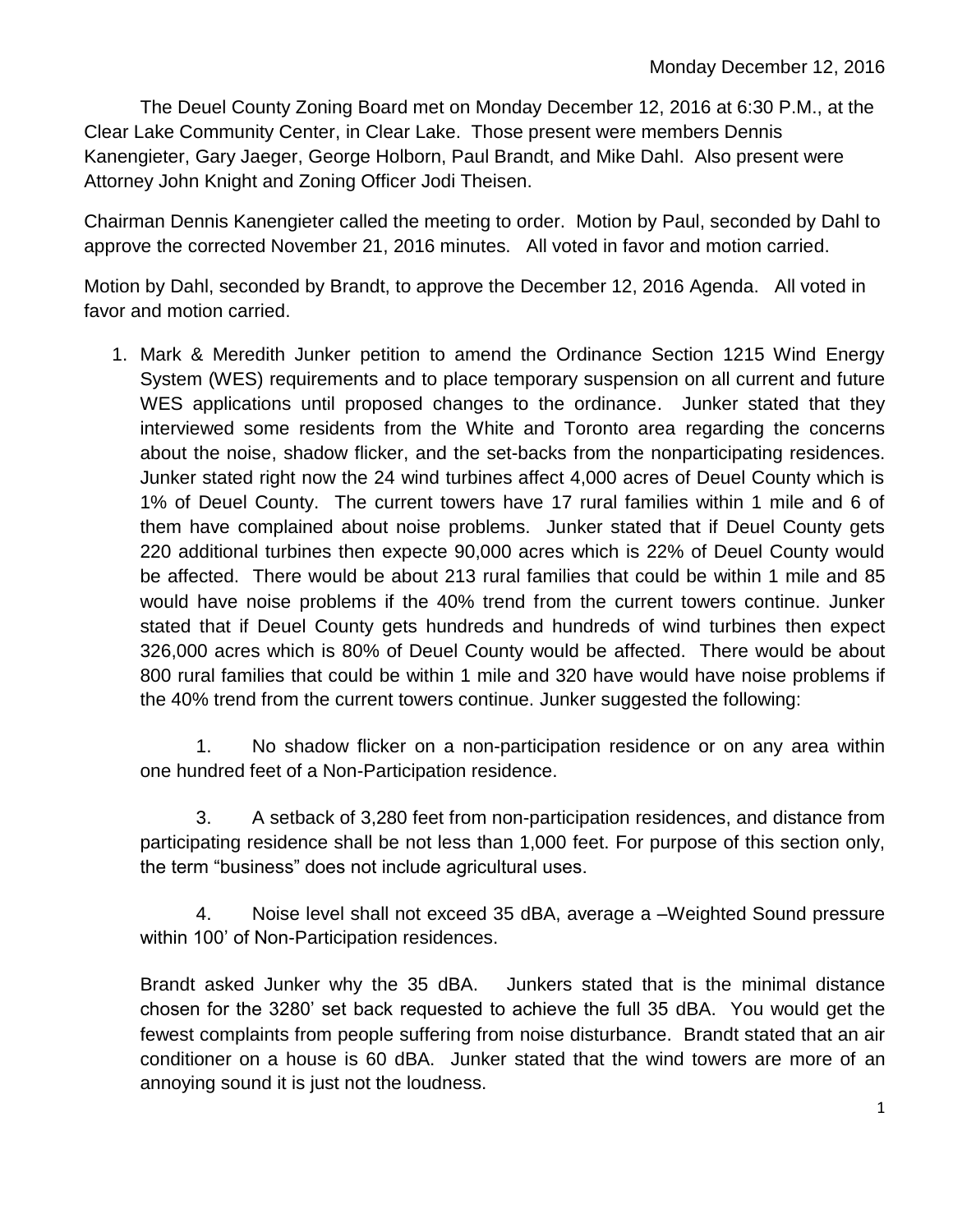Bill Jordt, a resident of Iowa, stated that he spoke with Blaine Andera who works with the Spirit Lake Chamber of Commerce and David Kohlaase who is on the Dickinson County Zoning and Environmental Health Board, stated that no negative property values and no health problems have been reported. The school district in Plymouth County has a wind tower on the campus. Jordt stated that there is a lot of turbines across the state of Iowa and there are two big projects coming in Dickson and Emmett counties. Allan Klaprodt stated that his son has 80 acres in Brookings County and receives a \$4,500 payment for turbines however they lose more than that in production because of erosion. So it very interesting to him that Iowa farms like the turbines and he stated that there are signs in Iowa that have a turbine with a circle and a line through them. Jordt stated that farmers and land owners are still asking how they can have a turbine on their property and he hasn't noticed any signs.

A.J. Swanson, an attorney from Canton, SD for the Lake Cochrane Association, stated that he is dealing with wind farms south of Sioux Falls. Lincoln County is in the process of changing their wind ordinance. Swanson stated that Lincoln County has changed their setbacks to ¾ mile, 40 dBA in daylight and 35 dBA in the night. Swanson stated that the Lake Cochrane Association has the same concerns, that the districts other than Ag should have larger setbacks. The board asked why the different setbacks for districts-for instance-towns and Lake Park. Swanson stated for towns for growth. For the Lake Park for the view, because of the height of the towers, and how the sound would bounce off the lake. Two mile setbacks lowers the dBA by 10, so distance is an important factor.

Tyler Wilhelm and Clay Carmeron from NextEra, a Wind Company, have been active in Deuel County, Grant, and Codington the last couple of years to sign up property owners for leases for their project. Their project is Crowned Ridge Wind LLC. They own & operate their projects. They are involved in wind, gas, nuclear, oil, and solar. They have projects in Hyde County that was built in 2003, Jerauld County that was built in 2009, and Day County that was built in 2010. The Crowned Ridge Wind LLC project would be 400 mw which would include approx. 170 GE turbines that would be 2.3 to 2.4 mw each. Wilhelm stated that 26,356 acres in Deuel County are under active agreement and they anticipate building in 2018 & 2019. Their internal setbacks are 1,400 feet from an occupied residence. They also stated that they do not exceed 50 dBA and internally their standard is 45 dBA. They don't exceed more than 30 hours of shadow flicker. NextEra had paid \$772,339 to Deuel County landowners already. Their recommendation is to have 1,400 foot setback and do not exceed 30 hours of shadow flicker and to leave the 50 dBA. Klaprodt brought up when the turbines by Toronto were being developed that the road took a beating during construction and they couldn't get a hold of anyone. Cameron stated that they have haul road agreements with the township & county and they have a person on site to help deal with these issues. Val Lundquist asked the question if they live around a wind farm and both gentleman stated no.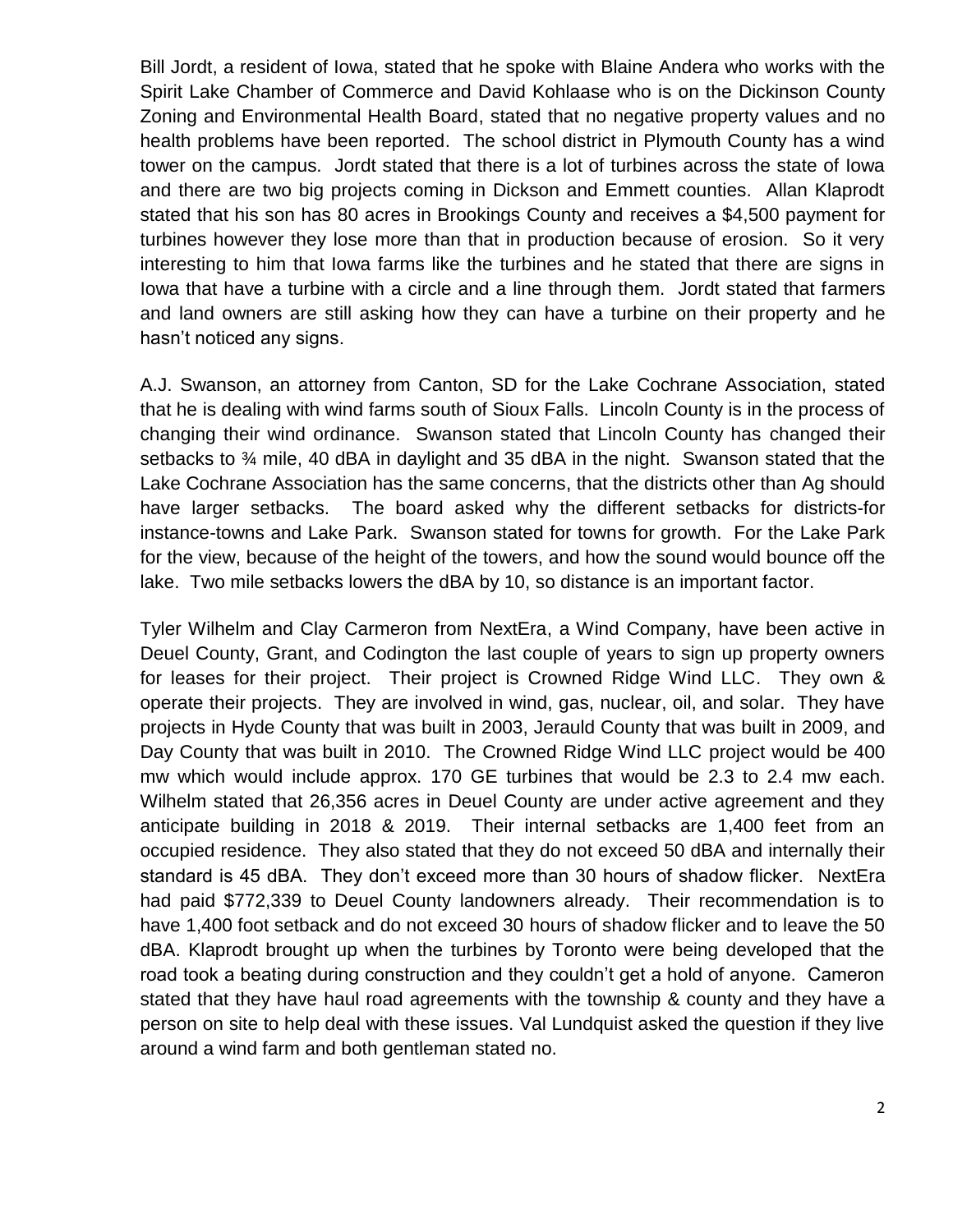Mike Taylor a resident of Deuel County stated he went around Toronto area and measured the dBA. At the Hawley residence, Taylor stated that he measured 39 to 41 dBA and Carrie Hawley rated the noise a 3 on a scale from 1 to 10. At the Janes residence, Taylor stated that he measured 45 to 46 dBA and David Janes rated the noise a 5 to 6 on a scale from 1 to 10. Taylor drove 1 mile south and the dBA was at 35. Taylor asked the board to go down to these residence and hear the noise for themselves. Jaeger stated that Gary Dejong a fellow commissioner and himself went to the area on a Friday and noticed a thumping sound, a more mechanical noise. Taylor measured at his house and they were below 30 dBA and down by the beach at Lake Cochrane on a nice evening they measured below 30 dBA. Dahl questioned the dBA measurements, if that measurement picked up all the noise in the environment.

Michael Blazer, senior management of Invenergy, stated that their company has brought some professional experts to talk to the board and the public about certain issues. Micheal Hankard, an independent Acoustic Consultant, stated at a lot of the neighboring states are at 45 to 50 dBA. The trend for larger turbines and getting quieter because of the efficiency of the gear boxes and the different styles of blades. The noise comes from the blades so the company can slow them down or they could pitch the blade for day or night. He stated that if a common person measures the dBA they are picking up sound ambience which is all of the back ground sound. They can't test the dBA if the wind is more 11 mph and they have filters to help with determining the turbine from the ambience. Hankard stated if there is a complaint it might take months of research to determine the result of the dBA. Hankard also stated that he does a computer generated analysis to provide the wind company to help them place the turbines to achieve the turbines to be lower than 50 dBA.

There was a question what happens if the turbines is over the 50 dBA. Then the company would have to address that issues. They could feather the blades or slow the turbine down. The zoning board could have the turbine shut down until the project is fixed. The companies have to have a decommission abandonment agreement with the county. The company is liable to remove the turbines if they go bankrupt or the farm is decommissioned.

Angela Landeen from the South Dakota Wind Energy Association talked about the pros and cons of wind farms in South Dakota.

Dr. Mark Roberts talked to the board and public about the health issues concerning the turbines. He stated that the turbines cause more of an annoyance that health problems. They could cause stress and that could lead into other problems. However a lot of things cause stress; the human body just has to learn how to deal with stress. The term Wind Turbine Syndrome is not a true disease. It is not found in any medical books. Holborn